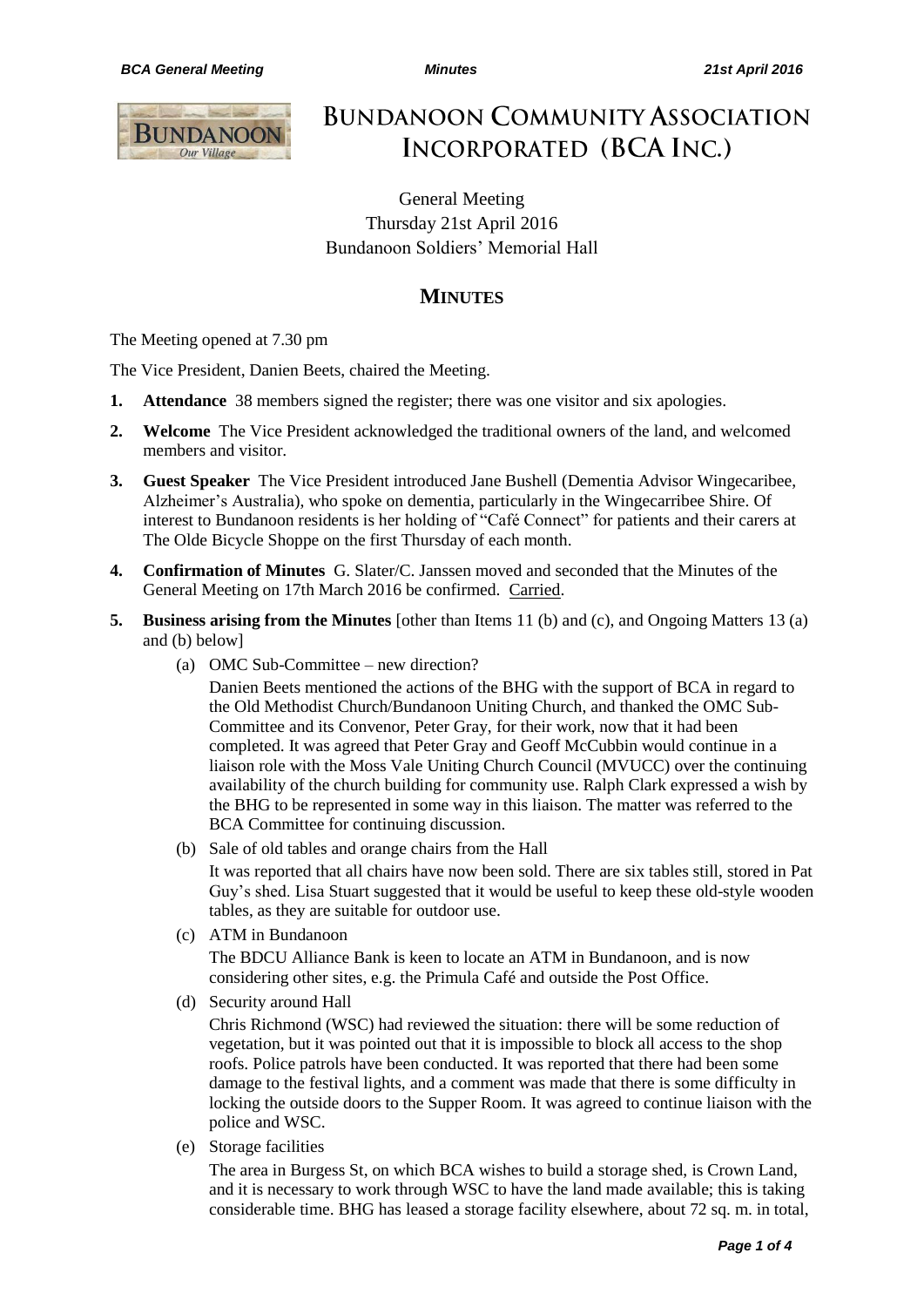and seeks a joint arrangement with BCA for paying the rental. The request was referred to the Committee.

#### **6. Correspondence**

The Secretary listed the small amount of correspondence in and out. Danien Beets tabled a further item: an exercise group which uses the Hall had a difference with those setting up a Brigadoon event and has cancelled their booking.

### **7. Matters arising** from President's 2015 Report

There were no matters arising from this Report.

#### **8. Vice President's Report**

Danien Beets had only one item to report: the need for a President.

#### **9. Treasurer's Report**

- (a) The Treasurer spoke to her Financial Report (tabled).
- (b) It was expected that the transfer of accounts from ANZ to BDCU Alliance Bank will be completed by April.

Craig Curry (Treasurer, Garden Ramble Sub-Committee) requested clarification of the accounting procedures required of Sub-Committees; the matter was referred to the Committee, to see whether the various forms and procedures need revising.

#### **10. Matters referred on by Committee**

(a) Leaver Park Group

J. Tonks/J. Lemercier moved and seconded that a Sub-Committee called Leaver Park Group be created, with Christine Miller as Convenor. Carried.

Christine Miller reported that 50 people had indicated willingness to be involved in the Group; it planned to work one mid-week day and one weekend day per month.

- (b) Appointment to fill casual vacancy on Committee Christine Janssen had agreed to take up the offer of filling the vacancy, and her appointment was ratified.
- (c) Bundanoon Village Markets covers for outside stalls

Lisa Stuart commented that, under Road Traffic requirement, a width of only 2 m. is allowed on the footpath outside the Hall, and coverings/awnings of some sort are needed for stalls placed there; no commercially available coverings will fit, and other possibilities and costings are being investigated. Christine Miller commented that, if BCA were to purchase such awnings, they would be a good investment, as they could be used for other events. Barry Miller suggested contacting Sherwood Engineering to see if they could come up with a suitable design.

#### **11. Sub-Committee Reports** (tabled)

- (a) Figures in the Membership Convenor's report: 468 members, incl. 5 new members, with 192 renewals due on 1 July.
- (b) Greg Slater (Convenor, Arts Bundanoon) was asked for an update on the raising of funds for the purchase of the new piano; he explained that the silent auction for the current piano would open on 16th May and close on 27th May, with bids above \$6500. Donations also are continuing to come in, while the "crowd funding" website has secured a number of commitments. Christine Miller reported that about one-third of the amount required has been achieved so far.

On behalf of "Brigadoon" Elizabeth Cranny handed over a cheque for \$1000 from its takings this year. The meeting expressed its appreciation of this sort of support from community groups.

(c) Henk Janssen (Convenor, Bundanoon Community Pool Sub-Committee) reported that it would be a long-term project; there are three new members of the Sub-Committee, and they have been securing information about pool covers. He will be attending a meeting